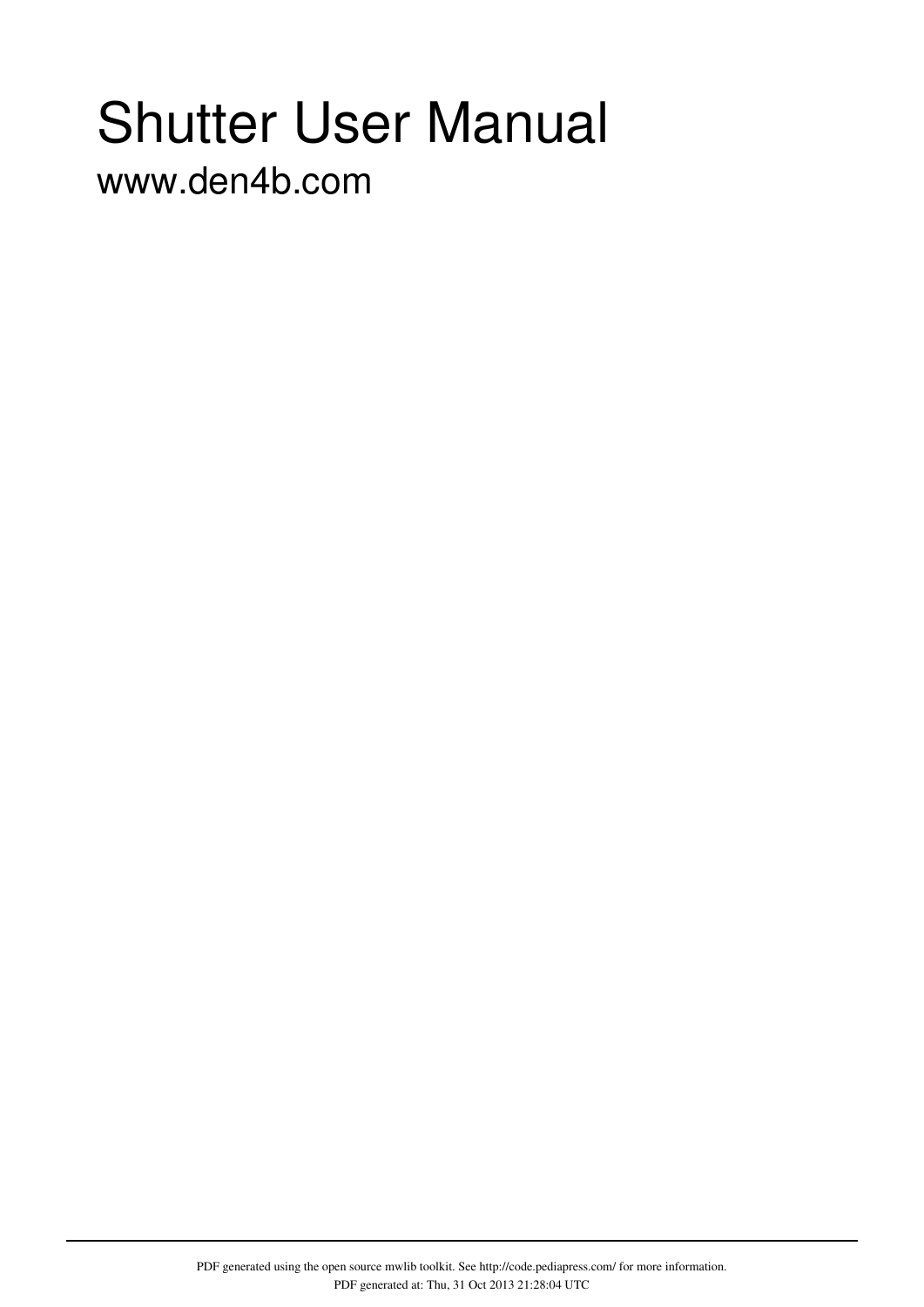# **Contents**

### Articles

| Step by Step                     | 1              |
|----------------------------------|----------------|
| Shutter                          | 1              |
| Quick Guide                      | 2              |
| Step-by-step                     | 3              |
| Events                           | $\overline{4}$ |
| Actions                          | 6              |
| Interrelationship between Events | $\tau$         |
| Appendices                       | 8              |
| Program options                  | 8              |
| Running remotely (Web interface) | 10             |
| Command line mode                | 12             |
| Run as service                   | 12             |
|                                  |                |

### References

| Article Sources and Contributors         |  |
|------------------------------------------|--|
| Image Sources, Licenses and Contributors |  |

### Article Licenses

| $\mathbf{r}$<br>License<br>. | 16 |
|------------------------------|----|
|                              |    |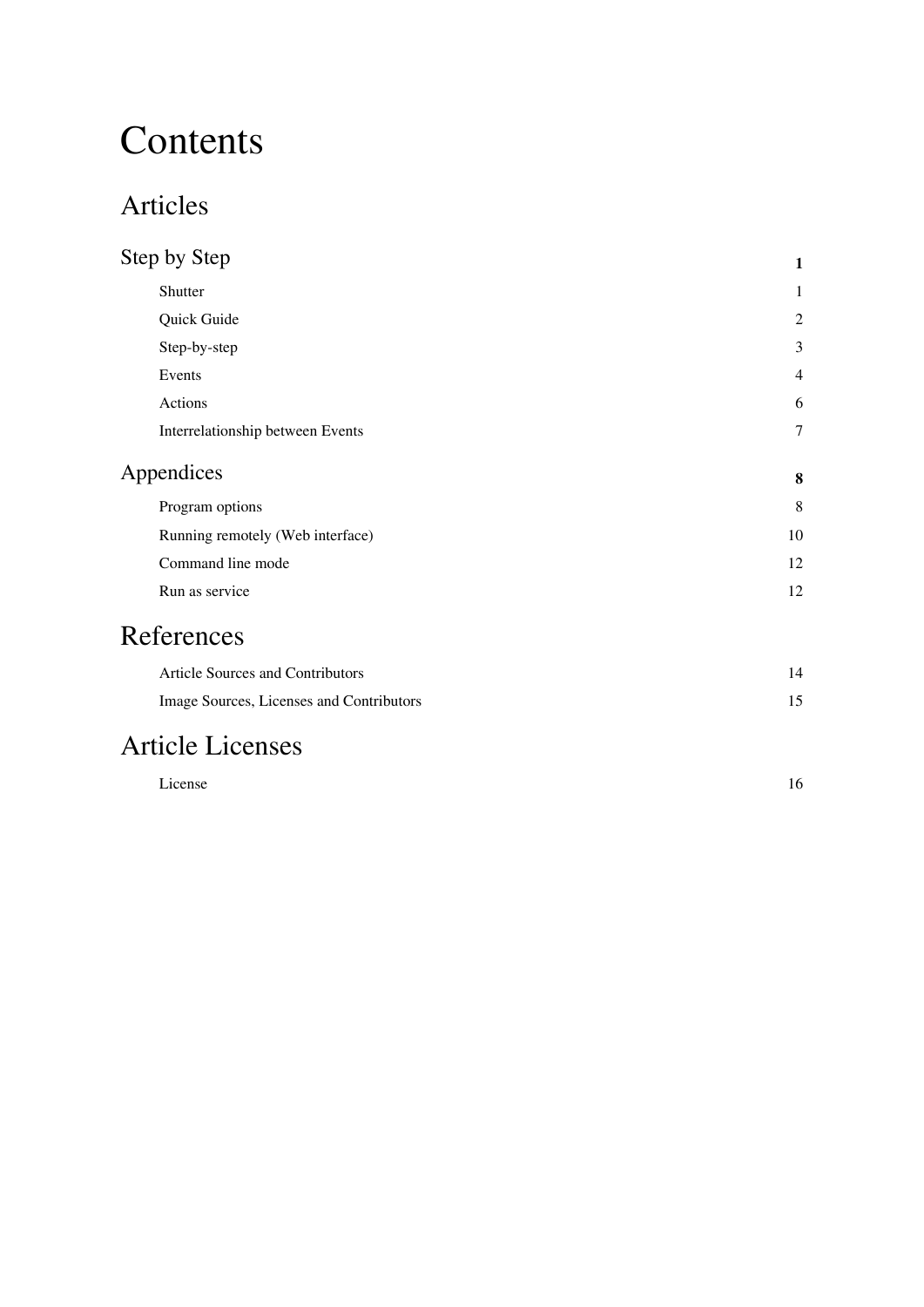# Step by Step

### <span id="page-2-0"></span>**Shutter**

[Shutter](#page-2-0) is a powerful and flexible multipurpose task-launcher.

Despite its name, its use is not limited to shutting down a program or the PC: Shutter can wait for one or more events and then execute a lot of diverse actions, such as-

- Launch specified application(s)
- Close specified application window(s)
- Kill specified application(s) even if they are running in system tray.
- Play a custom sound
- Display a message on screen
- Disconnect the dial-up modem
- Log out from Windows account,
- Lock the desktop or start a screensaver.
- Shut down the PC, reboot, hibernate, sleep, etc.

Apart from a user-friendly and easy-to-use interface, Shutter also offers the following options:

- You can create links on Desktop, to execute any of the supported actions directly from the desktop.
- You can use Shutter's **Web Interface** to remotely execute any action.

You can also remotely see the run-time information about the computer: Logged In User, Up Time, List of Processes, Screenshot of a Desktop, plus Command Line Execution.

|                                                  |                           | <b>O</b> Shutter (non-commercial use only) | <u>La 1. O</u>   | Iнх |
|--------------------------------------------------|---------------------------|--------------------------------------------|------------------|-----|
| File                                             | <b>Options</b><br>Presets | Help                                       |                  |     |
|                                                  | +Me Add<br>$R$ Remove     | <b>↑Up</b><br><b>J</b> Down                | <b>ALL</b><br>Ø) |     |
|                                                  | <b>Fvent</b>              | <b>Details</b>                             | <b>Status</b>    |     |
|                                                  | Click here to add event   |                                            |                  |     |
|                                                  | $=$ Remove<br>Add         | <b>↑Up</b><br>Down                         |                  |     |
|                                                  | Action                    | <b>Details</b>                             |                  |     |
| Click here to add action                         |                           |                                            |                  |     |
| <b>P</b> Options<br>Start<br>$\sim$ Now<br>Ready |                           |                                            |                  |     |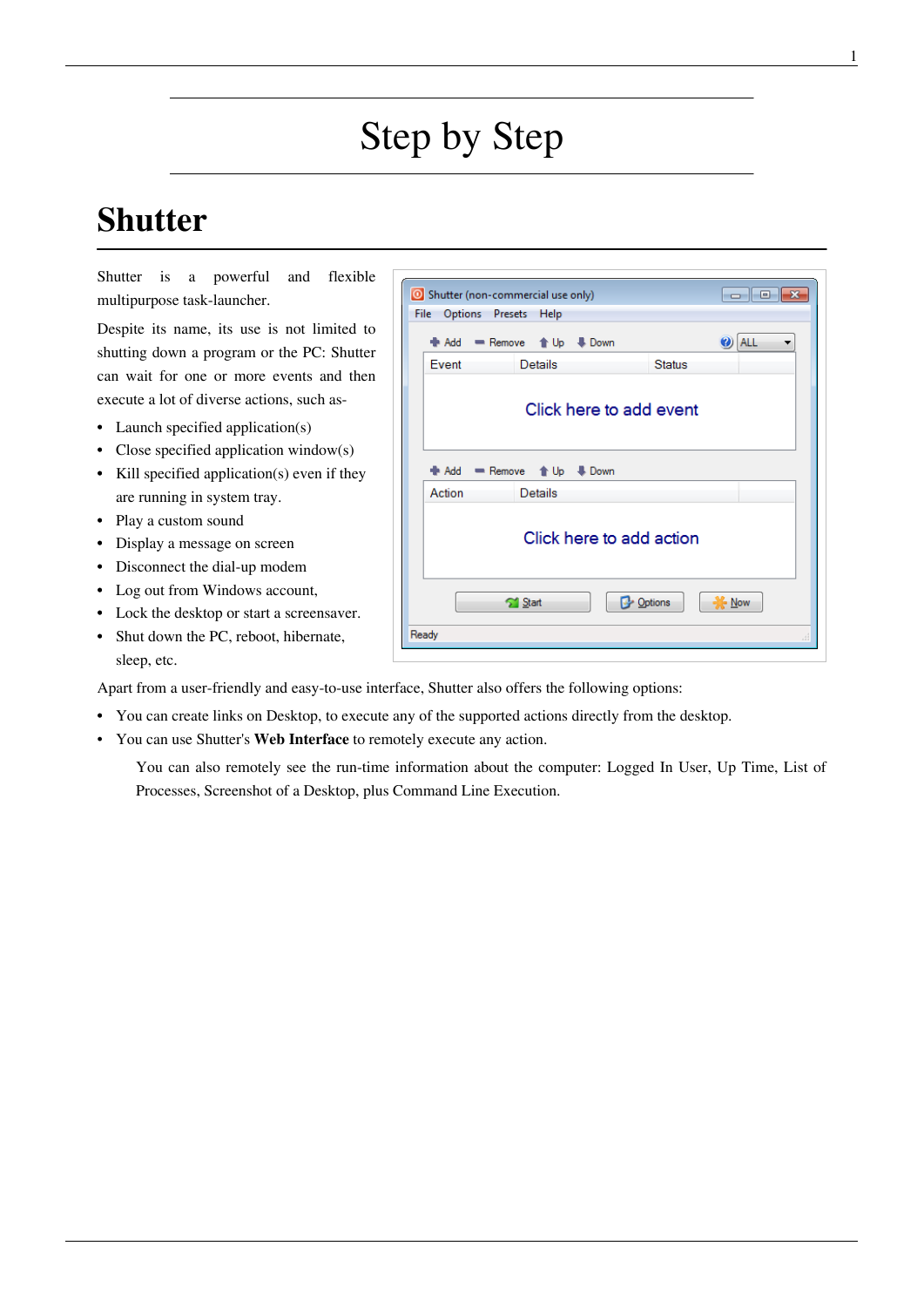### **Quick Guide**

Shutter monitors the PC for multiple types of [events](http://www.den4b.com/w/index.php?title=Shutter:Events), and when the specified conditions are met, it executes a wide range of [Actions](http://www.den4b.com/w/index.php?title=Shutter:Actions).

Shutter can be used in just three steps, as shown below.

|           | <b><i>O</i></b> Shutter<br>File Options Presets Help                   |                                            |                                |    |
|-----------|------------------------------------------------------------------------|--------------------------------------------|--------------------------------|----|
| 1a        | <sup>1</sup> t Up<br>Add<br>$=$ Remove<br><b>Details</b><br>Event      | <b>↓</b> Down<br><b>Status</b>             | $\bigcirc$ ALL<br>$\checkmark$ | 1b |
|           | At 7:55:00<br>On Time                                                  |                                            |                                |    |
| <u>2a</u> | Add<br>$=$ Remove<br>$\triangle$ Up<br><b>Action</b><br><b>Details</b> | <b>↓Down</b>                               |                                |    |
|           | "*mozilla*"<br><b>Close Window</b><br>Open File                        | <b>CMMi</b> tutorial.pdf<br>2 <sub>b</sub> |                                |    |
|           |                                                                        | Options<br>Start                           | <b>*</b> Now                   |    |
|           | Stopped                                                                | 3b                                         | 3a                             |    |

In this example, Shutter will close Mozilla (Firefox) browser at 7:55 AM.and launch the *CMMi Tutorial.pdf* file. In other words, fun time ends at 7:55 AM and serious work starts.

Let us see how to set Shutter.

| <b>Step</b> | Action                                                                                                                     |
|-------------|----------------------------------------------------------------------------------------------------------------------------|
|             | Add the Events (conditions to be monitored), and specify their interrelationship.                                          |
|             | a. Add new Events; remove selected Events, change the order of the Events                                                  |
|             | b. Set the interrelationship between the Events                                                                            |
|             | Add the Actions to be executed.                                                                                            |
|             | a. Add the Actions to be executed, remove selected Actions, change the order of the Actions                                |
|             | b. Configure options                                                                                                       |
|             | Test the effect of Actions and then launch Shutter                                                                         |
|             | a. Test the effect of the Actions stack. (in this example, check whether Mozilla closes, and the pdf file opens properly). |
|             | b. Launch Shutter (the actual monitoring starts now)                                                                       |

To make this experience even better, we can add some more Actions (the **bold** words give a hint about which [Action](http://www.den4b.com/w/index.php?title=Shutter:Actions) is used):

- 1. At 7:55, pop up a **message** "Last five minutes of browsing Back to work soon!"
- 2. **Pause** for 5 minutes, and then
- 3. **Close** Mozilla (Firefox) **window**, and
- 4. **Open** the pdf **file** (with its associated application).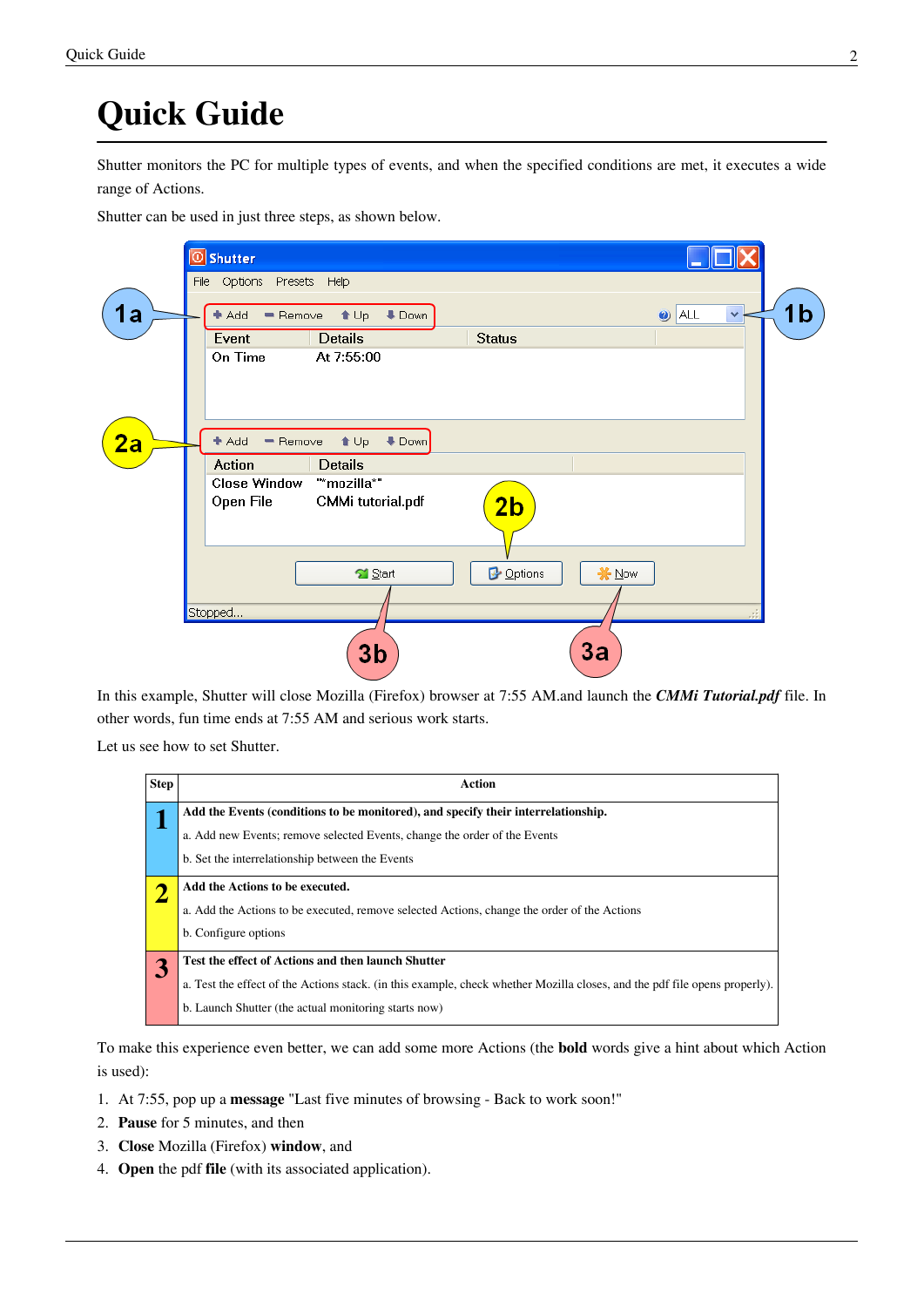For more such applications, see [typical uses](http://www.den4b.com/w/index.php?title=Shutter:Typical_uses) article.

### **Step-by-step**

The workflow of [Shutter](#page-2-0) is a simple 3-step process:

- 1. Add [events t](http://www.den4b.com/w/index.php?title=Shutter:Events)hat are to be monitored, and
- 2. Add [actions t](http://www.den4b.com/w/index.php?title=Shutter:Actions)hat are to be executed when the specified events occur.
- 3. Start monitoring for the specified events.

The details are as follows:

#### **Step 1: Load Events**

[Events](http://www.den4b.com/w/index.php?title=Shutter:Events) are usually based on periodic checking of a system state, execution state of a process, or system time.

• You can add multiple events, and also set the logical relationship between them.

Note that this step only loads the events; Shutter will not start monitoring for the event till you press th[e](http://www.den4b.com/w/index.php?title=File:ShutterStartButton.png)

Start [b](http://www.den4b.com/w/index.php?title=File:ShutterStartButton.png)utton (see **Step 3**).

#### **Step 2: Load Actions**

[Actions](http://www.den4b.com/w/index.php?title=Shutter:Actions) are executed *one by one*, from top to bottom.

You can add as many actions as you want, but please be aware of the following factors:

• Each action can affect the execution of the other actions listed below it.

To avoid that, you may have to change the order of the Actions by moving them up/down.

• Some of these actions are *terminal*: They close Shutter, log out the Windows user or shut down the PC. For example: the **Shutdown** action.

Therefore, such Actions must be placed at the very end of the **Actions** stack. Otherwise the actions listed below them will *never* be executed!

#### **Step 3: Start monitoring**

Press the  $\Box$  Start button. Shutter starts monitoring for the events. The button changes to  $\Box$  Stop Press it if you want to stop Shutter in an emergency.

• Shutter also has a **button**, which starts all actions without waiting for triggering the event-set. This is useful to check how the specified actions would actually work.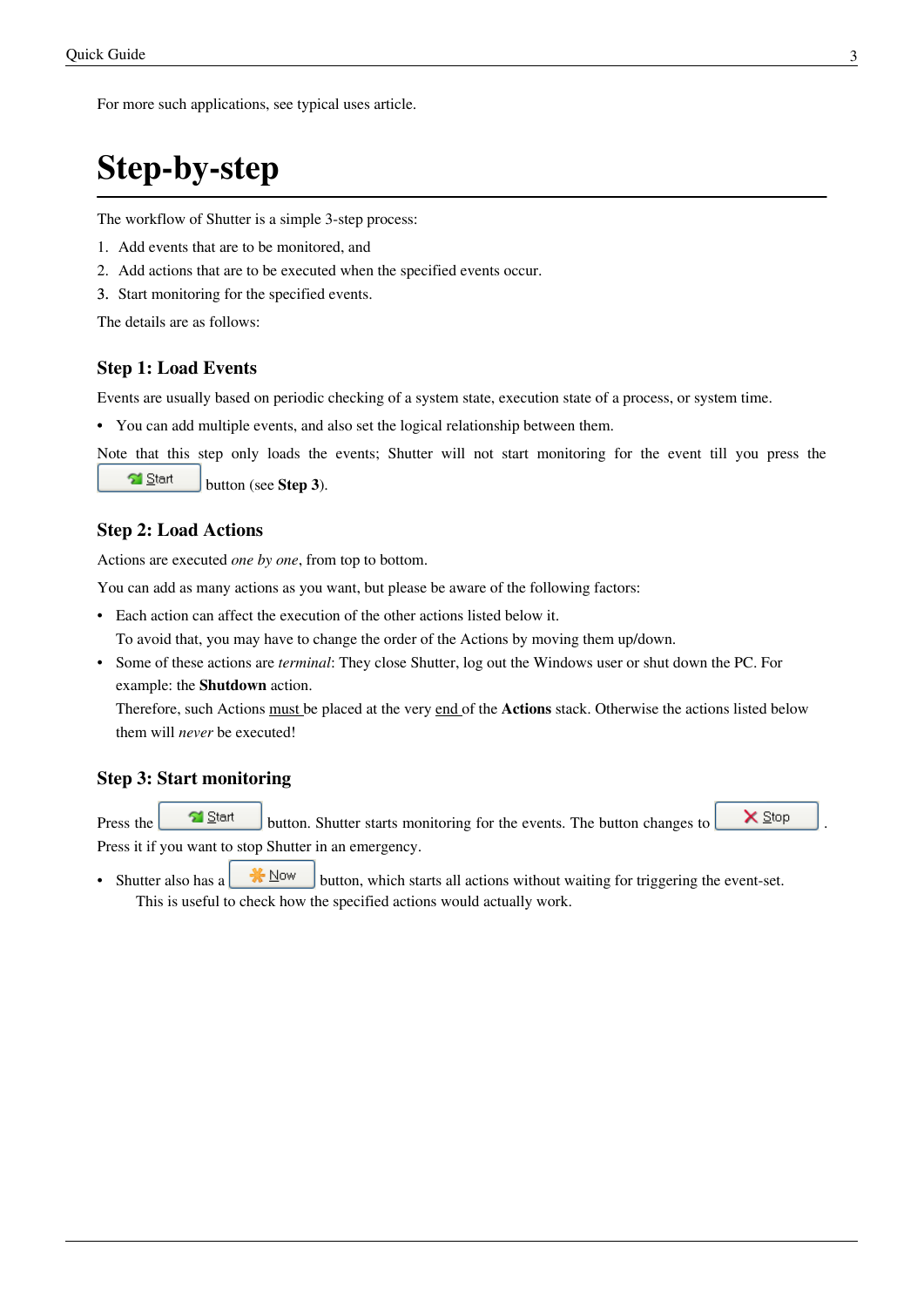### **Events**

Below is a list of all available events.

Remember that Shutter is often used with a *set* of multiple events (rather than a single event); and these events have a [pre-defined relationship b](http://www.den4b.com/w/index.php?title=Shutter:Logic)etween them.

| <b>Event</b>           | <b>Definition</b>                                                                                                                                                                                                                                                                                                                                                                                                                                            | <b>Typical uses</b>                                                                                                                                                                                                                                                                                                          |
|------------------------|--------------------------------------------------------------------------------------------------------------------------------------------------------------------------------------------------------------------------------------------------------------------------------------------------------------------------------------------------------------------------------------------------------------------------------------------------------------|------------------------------------------------------------------------------------------------------------------------------------------------------------------------------------------------------------------------------------------------------------------------------------------------------------------------------|
| Countdown              | User enters some amount of time (in terms of <i>Hours: Miutes: seconds</i> ). Shutter counts down to<br>zero. This Event is considered "triggered" when the timer reaches zero.<br>This is the only event that is controlled by Shutter: All other events are external to Shutter,<br>and Shutter only <i>monitors</i> them.                                                                                                                                 | 1. If you suffer from RSI $[1]$ , set<br>timer to take a break every few<br>minutes and exercise your hands,<br>shoulder and neck.<br>2. Use Shutter as a count-down<br>timer clock (to give alarm at the<br>end of specified time).<br>3. Play a pre-recorded sound every<br>few minutes (to calm down a<br>baby or a pet). |
| On Time                | Event is triggered when the current time (as displayed in the system tray) reaches the specified<br>time. Note: Prior to v3.00 Beta 35, the On Time event worked in the same manner as the<br>Countdown event, counting down the initial time difference between the current time and the<br>target time. However, that method prevented the On Time event from working correctly if the<br>system time was changed or if Windows entered a suspended state. | 1. Launch an application (e.g. a<br>downloader) at certain time.<br>2. Share your PC on LAN till a<br>particular time, and then turn it<br>off at certain time.                                                                                                                                                              |
| Winamp<br><b>Stops</b> | Event periodically checks the playback state of Winamp <sup>[2]</sup> . The event is triggered once it is<br>detected that application is no longer playing the media. Note: Winamp Messaging API $^{[3]}$ is<br>used to achieve this.                                                                                                                                                                                                                       | 1. When the WinAmp playlist is<br>over, pause for a specified time<br>period and then play another<br>playlist, or hibernate the PC.                                                                                                                                                                                         |
| CPU Usage              | Periodically check the processor usage and trigger event when the usage stays above (or<br>below) the specified mark for the specified amount of time.                                                                                                                                                                                                                                                                                                       | 1. Launch a CPU-intensive<br>application (e.g. Blender<br>rendering) to get the benefit of<br>full CPU power.<br>2. When CPU usage goes above<br>certain threshold, pause the<br>resource-intensive applications.                                                                                                            |
| Network<br>usage       | Check the network's load (select from total, upload only, or download only); and if it falls<br>below specified limit for the specified duration, then the event is triggered.                                                                                                                                                                                                                                                                               | 1. Start a downloader when the<br>download is below a limit.<br>2. Upload a large folder when the<br>upload falls below certain point<br>3. Pause file-transfers till the total<br>traffic in the network falls below<br>a certain limit.                                                                                    |
| User<br>Inactive       | Track the time of user's last mouse and keyboard activity. Trigger event when user is inactive<br>for the specified period of time.                                                                                                                                                                                                                                                                                                                          | 1. Play WinAmp when no one is<br>using the PC (turn the PC into<br>entertainment center).<br>2. Launch a task that can otherwise<br>slow down the PC.                                                                                                                                                                        |
| <b>Battery</b><br>Low  | Monitor power battery level and trigger event when level drops below specified level.                                                                                                                                                                                                                                                                                                                                                                        | 1. Take backup of critical data.<br>2. Close specified applications<br>gracefully.<br>3. Remind the user to plug in the<br>laptop charger.                                                                                                                                                                                   |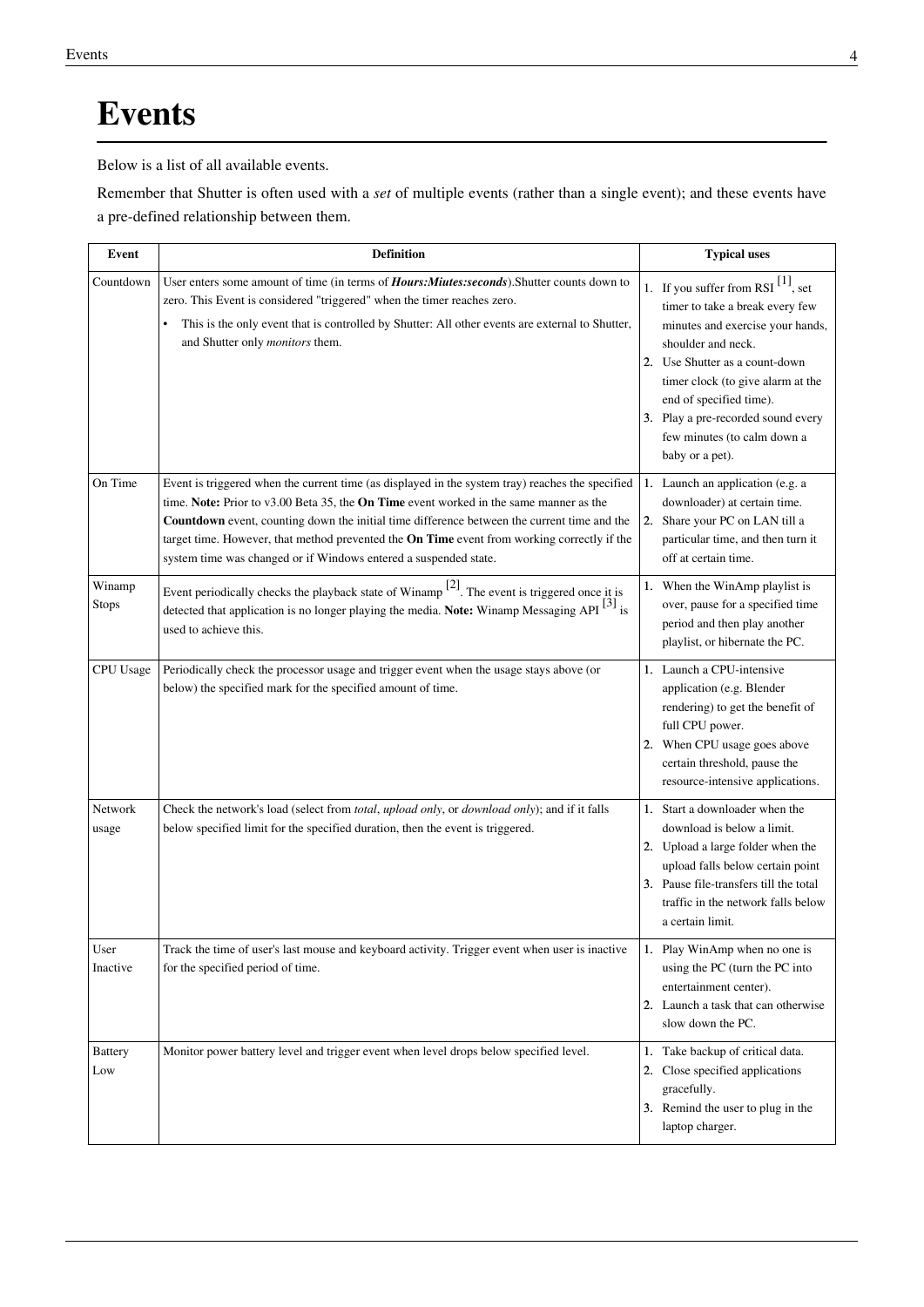| Window<br>Closes        | Monitor opened windows for the specified title match. Event is triggered when specified title<br>does not match any of the opened windows.                                                                                                                                                                                                                                                                                                                                                                                                                                                                                                     | $1_{-}$ | Warn the user that the desired                                                                                                                                             |
|-------------------------|------------------------------------------------------------------------------------------------------------------------------------------------------------------------------------------------------------------------------------------------------------------------------------------------------------------------------------------------------------------------------------------------------------------------------------------------------------------------------------------------------------------------------------------------------------------------------------------------------------------------------------------------|---------|----------------------------------------------------------------------------------------------------------------------------------------------------------------------------|
|                         | The name is NOT case-sensitive.<br>٠<br>You can specify wildcards to find a partial match. For example, * <i>Firefox</i> *.<br>If you do not use wildcards, Shutter will look for an exact match (if the actual Window<br>name has more characters compared to the specified string, Shutter will treat it as "not<br>matching").<br>Note: Be careful when specifying the window name: The text should match with what you see<br>in the <b>Title Bar</b> of the application (the top bar of the application's window). Sometimes the<br><b>Title Bar</b> shows the file that is opened in the application, instead of the application's name. | 2.      | application has stopped running.<br>Launch the process <i>only if</i> the<br>application is not running already<br>(to avoid multiple instances<br>running simultaneously) |
| Process<br><b>Stops</b> | Monitor all processes that match the specified filename. Event is triggered when the specified<br>filename is not found in the list of executing processes.                                                                                                                                                                                                                                                                                                                                                                                                                                                                                    |         | 1. Warn the user that the process<br>has stopped.<br>2. Launch the next process in<br>sequence.                                                                            |
| Ping Stops              | Ping $[4]$ the specified host and trigger when host is not responding for the specified period of<br>time. Useful for monitoring availability of network services.                                                                                                                                                                                                                                                                                                                                                                                                                                                                             |         | 1. Warn the user that the remote PC<br>is not communicating any more<br>(either bad link or crash).                                                                        |
| File Size<br>Limit      | Periodically check the size of the specified file and trigger event when file reaches the<br>specified size. Size "0" can be used to check whether file exists or not.                                                                                                                                                                                                                                                                                                                                                                                                                                                                         | 2.      | Take a backup of the file.<br>Warn the user that the file size<br>has reached the limit.                                                                                   |

#### **References**

- [1] [http://en.wikipedia.org/wiki/Repetitive\\_strain\\_injury](http://en.wikipedia.org/wiki/Repetitive_strain_injury)
- [2] <http://www.winamp.com/>
- [3] <http://forums.winamp.com/showthread.php?threadid=180297>
- [4] <http://en.wikipedia.org/wiki/Ping>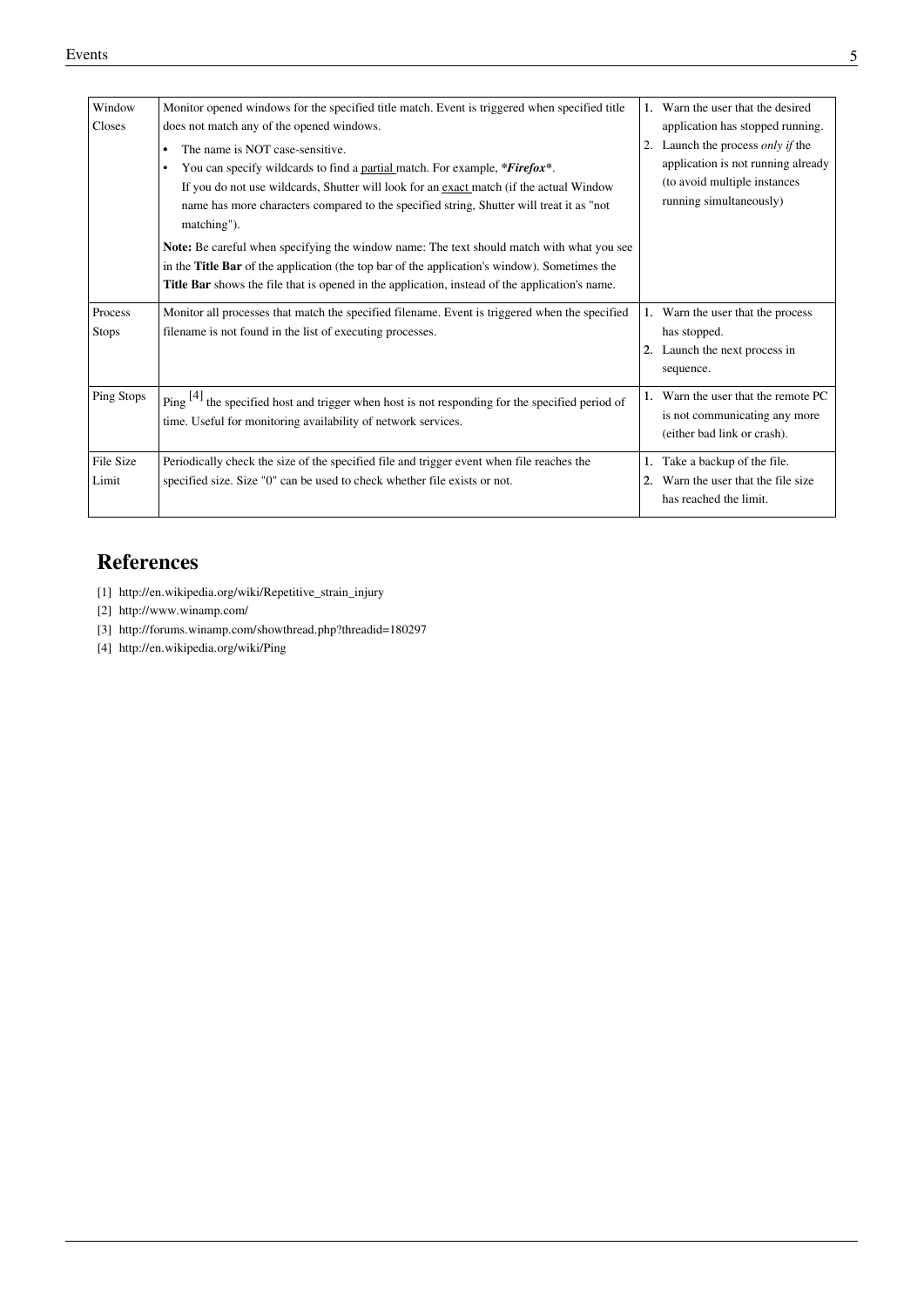### **Actions**

Below is the list of all available actions.

| Shutdown <sup>(T)</sup> | Shutdown computer.                                                                                                                                                                                                                            |
|-------------------------|-----------------------------------------------------------------------------------------------------------------------------------------------------------------------------------------------------------------------------------------------|
| $Reboot$ <sup>(T)</sup> | Reboot computer.                                                                                                                                                                                                                              |
| Logoff <sup>(T)</sup>   | Log out currently logged in user.                                                                                                                                                                                                             |
| Lock<br>Workstation     | Lock workstation.                                                                                                                                                                                                                             |
| <b>Sleep</b>            | Put computer into the suspended state.(Windows Vista and Windows 7 only)                                                                                                                                                                      |
|                         | Note that usually the PC automatically enters the Hibernation state after default 3 hours, but some applications (such as recording<br>or CD/DVD burning) can turn off the sleep timer to prevent the PC from entering the Hibernation state. |
| <b>Hibernate</b>        | Put computer into the hibernated state.                                                                                                                                                                                                       |
|                         | Tip: First, check if the <i>hibernate</i> option is enabled in your PC (Control Panel.> Power Options > Hibernate tab)                                                                                                                        |
| <b>Turn Off</b>         | Switch off the monitor.                                                                                                                                                                                                                       |
| <b>Monitor</b>          |                                                                                                                                                                                                                                               |
| <b>Screen Saver</b>     | Turn on the screen saver.                                                                                                                                                                                                                     |
|                         | Tip: You can set a password to turn off your screensaver and start working on the PC again. This effectively makes your PC<br>secure from intruders.                                                                                          |
| <b>Volume</b>           | Mute or unmute the master volume. Note: At the moment this action does not work on Windows Vista/7 [1].                                                                                                                                       |
| <b>Hang Up</b>          | Drop connection of the modem device.                                                                                                                                                                                                          |
| Alarm                   | Show a simple dialog displaying the current time and play an alarm sound.                                                                                                                                                                     |
| <b>Message</b>          | Show message for the specified period time with option to stop execution of the rest of actions and option to restart the events.                                                                                                             |
| <b>Play Sound</b>       | Play specified sound file with ability to wait for the sound file to finish before continuing with the rest of actions.                                                                                                                       |
| <b>Run Program</b>      | Run specified executable and optionally wait for it to finish executing before continuing with the rest of actions.                                                                                                                           |
| <b>Open File</b>        | Open a specified file using shell. This can be either of the following:                                                                                                                                                                       |
|                         | URL, for example: http://www.den4b.com/                                                                                                                                                                                                       |
|                         | Executable, for example: "notepad"                                                                                                                                                                                                            |
|                         | Normal file, for example: "Document.doc" or "Song.mp3"                                                                                                                                                                                        |
| <b>Close Window</b>     | Close all windows that match the specified window title.                                                                                                                                                                                      |
| <b>Kill Process</b>     | Terminate all processes that match the specified executable filename.                                                                                                                                                                         |
| <b>Utilities</b>        | This is a special type of action to control the workflow of Shutter.                                                                                                                                                                          |
|                         | The options are:                                                                                                                                                                                                                              |
|                         | <b>Close application (Shutter)</b> $(T)$ - Typically to close Shutter after taking all the Actions listed before it.                                                                                                                          |
|                         | Effectively, Shutter runs just once: It waits for the events, executes the actions and then closes.                                                                                                                                           |
|                         | <b>Restart events (T)</b> - Shutter "arms" itself once again, and waits for the entire set of events once again.                                                                                                                              |
|                         | Effectively, Shutter runs the (wait for events and then execute all actions) cycle endlessly.                                                                                                                                                 |
|                         | <b>Pause execution</b> - This can be used to introduce a waiting period before the next action is taken.<br>For example, if one Action closes an application, wait till it closes gracefully; and only then execute the next Action.          |

**(T)** Mark shows that this action is a terminal action, meaning that it may cause Shutter to terminate or otherwise stop the rest of actions from executing. You can use only ONE terminal action in the **Actions** pane, and it must be the last in the list of actions.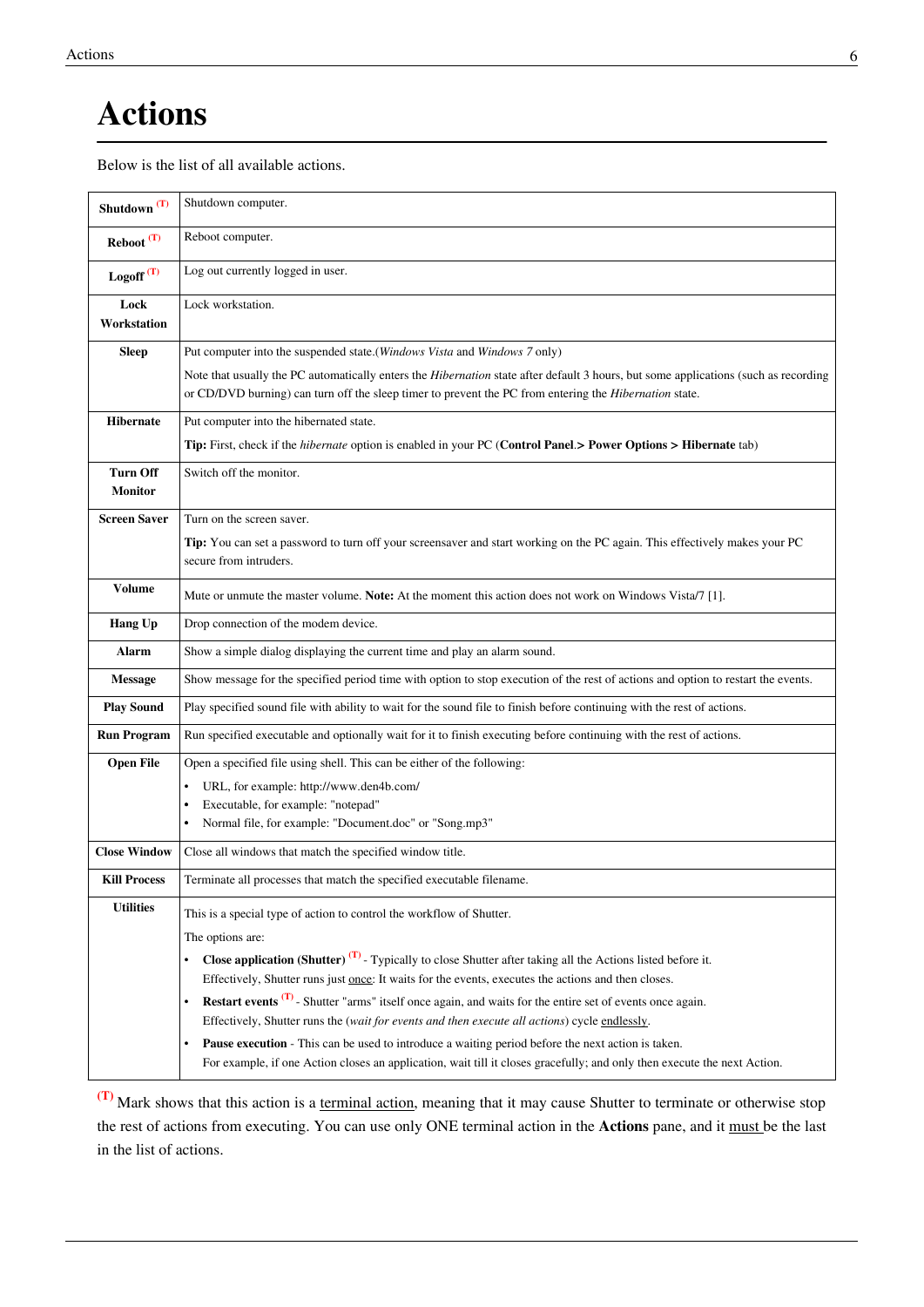#### **References**

[1] <http://www.den4b.com/forum/viewtopic.php?id=816>

### **Interrelationship between Events**

When you add multiple [events](http://www.den4b.com/w/index.php?title=Shutter:Events) to Shutter, their interrelationship becomes important. The [Actions a](http://www.den4b.com/w/index.php?title=Shutter:Actions)re executed only when the relationship between the specified events is satisfied.

You can set any of the following relationships between the events:

- **ALL**  All events must be in triggered state together, monitored continuously.(This is the default choice)
- **AND** Every event must be triggered once, independently of each other.
- **OR**  Any event must be triggered once.
- **1BY1**  Each event must be triggered once, one after another.

If you are not sure which logic to choose, simply use the default "**ALL**" logic which normally satisfies most scenarios.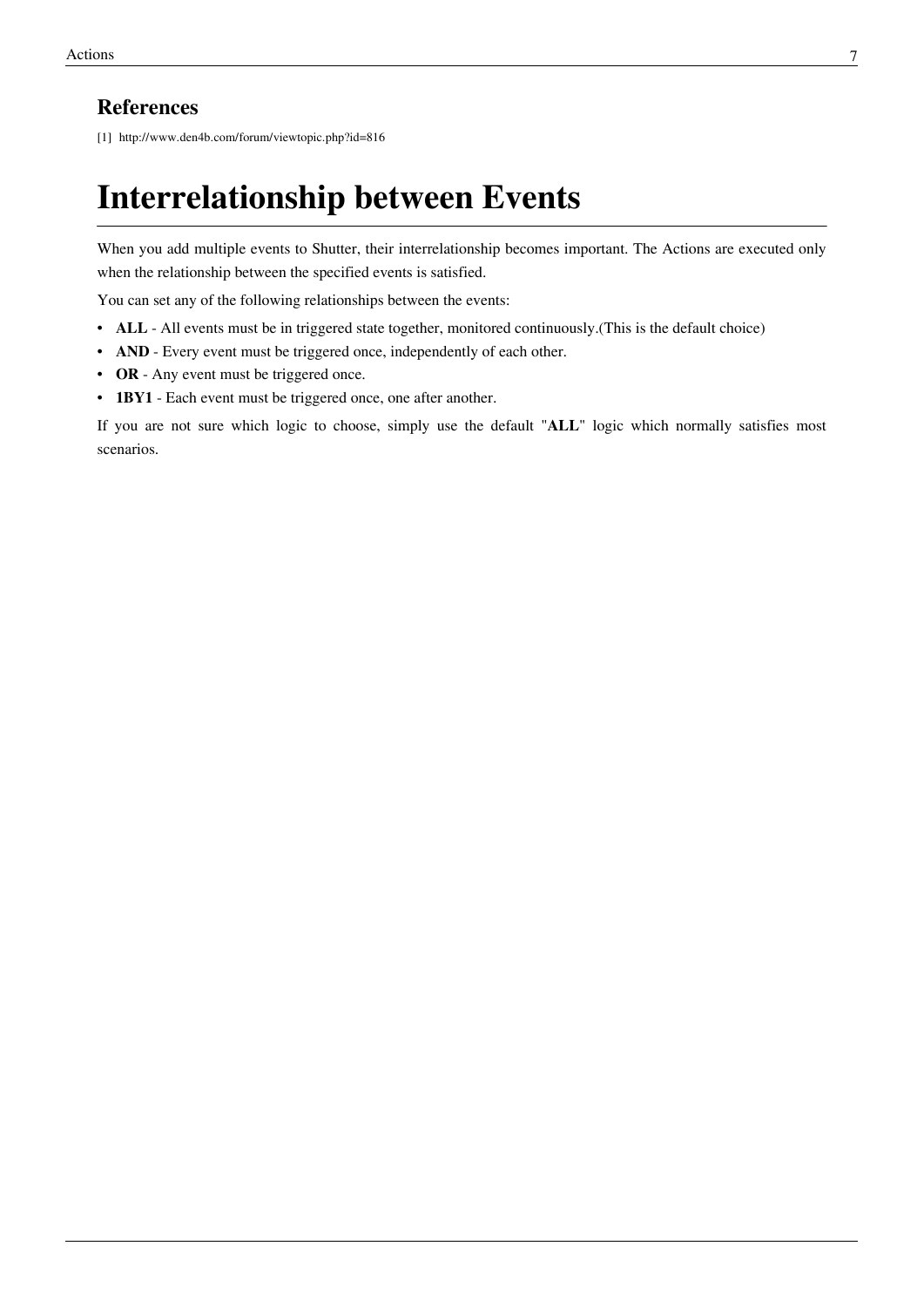# Appendices

### **Program options**

Shutt[e](http://www.den4b.com/w/index.php?title=File:ShutterOptionsButton.png)r has multiple options (accessible from the **Options** menu or by pressing the **B** Options button at bottom).

The **Options** window has five tabs, as explained below.

#### **General**

| Option                                 | <b>Remarks</b>                                                                                                                                                                                                                                               |  |
|----------------------------------------|--------------------------------------------------------------------------------------------------------------------------------------------------------------------------------------------------------------------------------------------------------------|--|
| Always on top of other<br>windows      | Keeps Shutter on top of the other windows on the desktop                                                                                                                                                                                                     |  |
| Autorun at Windows<br>startup/logon    | Starts Shutter automatically when you log in Windows, or start the PC.                                                                                                                                                                                       |  |
| Increase the font size in<br>tables    | In case you find the font too small in tables                                                                                                                                                                                                                |  |
| Minimize on start of<br>events         | When the entire set of event triggers (including the interrelationship logic), Shutter will automatically minimize to the<br>System Tray.                                                                                                                    |  |
| Minimize when<br>program starts        | When Shutter starts, its GUI will not be seen: It automatically starts in minimized state (in the System Tray)                                                                                                                                               |  |
| Minimize when click<br>on close button | When you click on the <b>X</b> button, the Shutter window will not close: It will be minimized (in the System Tray) instead.                                                                                                                                 |  |
| Start events when<br>program starts    | Start<br>Normally, you have to start the event- <i>monitoring</i> manually, by clicking on the<br>button at the bottom<br>of the Shutter window. But if you select this option, as soon as <b>Shutter</b> starts, the event-monitoring starts automatically. |  |

#### **Advanced**

| Option                                                           | <b>Remarks</b>                                                                                                                                                                                                                                              |
|------------------------------------------------------------------|-------------------------------------------------------------------------------------------------------------------------------------------------------------------------------------------------------------------------------------------------------------|
| Disable balloon notification messages at<br>Tray icon            | When Shutter is minimized to System Tray, its icon $\omega$ in the System Tray keeps popping up<br>balloons with text-messages (e.g. "Events started"). If you want Shutter to operate silently, deselect<br>this option.                                   |
| Allow only single instance of the<br>application (needs restart) | By default, you can launch several instances (copies) of Shutter; and load different Events+Actions in<br>each copy. These instances run independently of each other. However, if you want to force only a<br>single copy of Shutter, deselect this option. |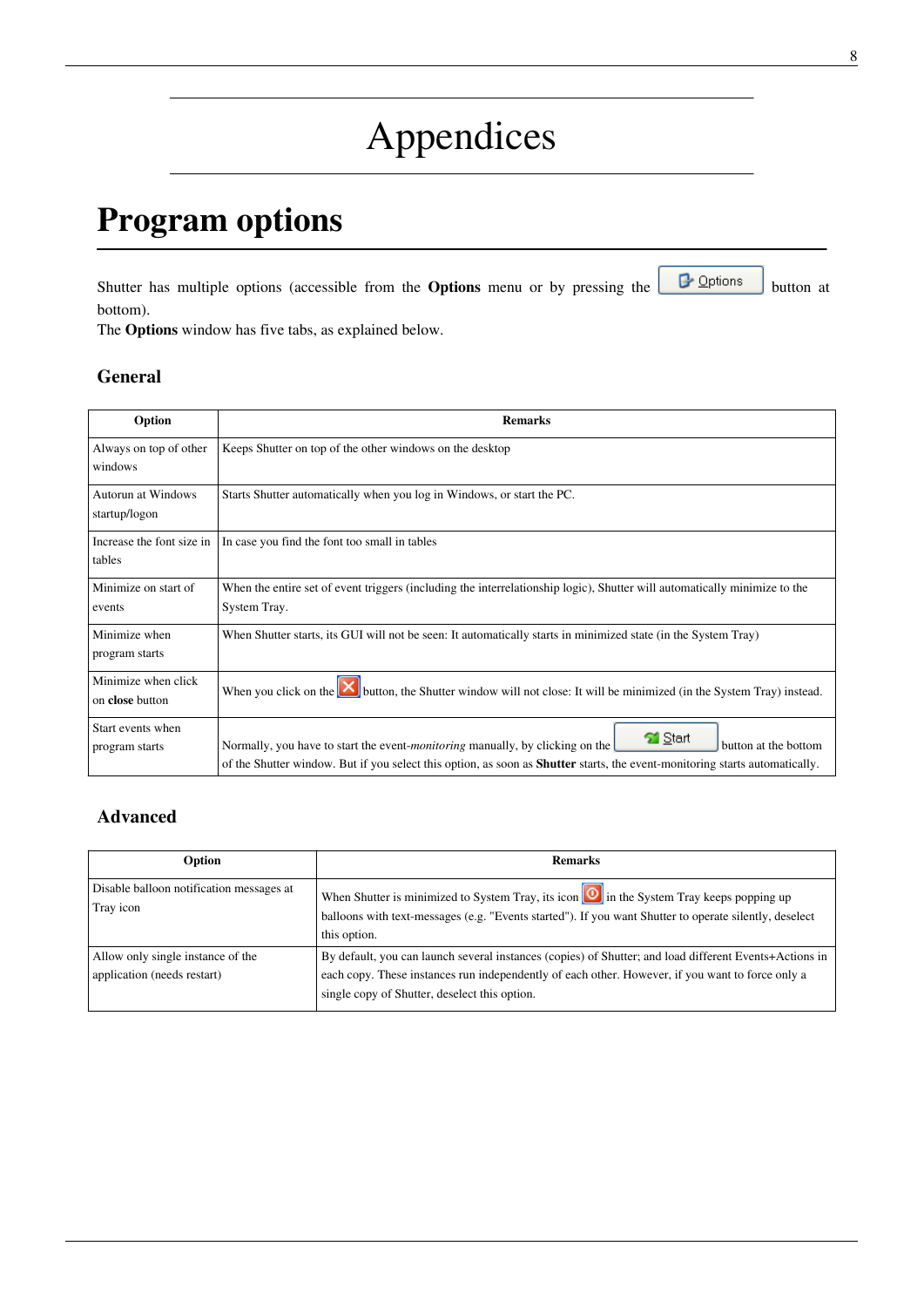| Never show Tray Icon                      | By default, each instance of Shutter will show an icon $\Box$ in the System Tray when it is " <i>minimized</i><br>to tray". However, if your System Tray is cluttered because of that, then you can remove the Shutter<br>icons from the System Tray by deselecting this option.<br>Note that without the icon, it is difficult to tell whether Shutter is currently running in your PC.<br>Note also that without the Shutter icons, the System Tray will not be able to show the balloon text<br>$\bullet$<br>messages.<br>If you have lost an ability to open Shutter interface, you can disable this option by editing<br>"Shutter.ini" file from the installation folder. First, terminate any instances of Shutter via the Task<br>Manager. Then, edit the following line in "Shutter.ini":<br>HideTrayIcon=0 |
|-------------------------------------------|---------------------------------------------------------------------------------------------------------------------------------------------------------------------------------------------------------------------------------------------------------------------------------------------------------------------------------------------------------------------------------------------------------------------------------------------------------------------------------------------------------------------------------------------------------------------------------------------------------------------------------------------------------------------------------------------------------------------------------------------------------------------------------------------------------------------|
| Stop events when the computer is going to | By default, the even-monitoring is going on even when the computer is in hibernate/sleep mode.                                                                                                                                                                                                                                                                                                                                                                                                                                                                                                                                                                                                                                                                                                                      |
| hibernate/sleep; and resume when computer | However, if the event-set triggers during hibernate/sleep mode, the Actions cannot be launched.                                                                                                                                                                                                                                                                                                                                                                                                                                                                                                                                                                                                                                                                                                                     |
| wakes up.                                 | For example, if a count-down timer reaches zero when the PC is n hibernate/sleep mode, the Actions<br>will fail to launch.<br>Even when the computer wakes up, the Actions will not be launched. Thus one cycle of events is                                                                                                                                                                                                                                                                                                                                                                                                                                                                                                                                                                                        |
|                                           | unable to start actions.                                                                                                                                                                                                                                                                                                                                                                                                                                                                                                                                                                                                                                                                                                                                                                                            |
|                                           | You may want Shutter to suspend the count-down, and resume when the PC wakes up again. For that,<br>deselect this option.                                                                                                                                                                                                                                                                                                                                                                                                                                                                                                                                                                                                                                                                                           |
|                                           | Note that some events (e.g. <b>On Time</b> event) cannot be postponed till the PC wakes again.<br>$\bullet$                                                                                                                                                                                                                                                                                                                                                                                                                                                                                                                                                                                                                                                                                                         |

#### **Web Interface**

These options are covered in the [Web Interface](http://www.den4b.com/w/index.php?title=Shutter:Web_Interface) article.

#### **Protection**

| Option   | <b>Remarks</b>                                                                                                                                                                                          |
|----------|---------------------------------------------------------------------------------------------------------------------------------------------------------------------------------------------------------|
| Enable   | If your PC is shared by multiple users, they can change Shutter settings to access it<br>remotely.<br>To prevent such unauthorized access, enble the <b>Protection</b> option, and then set a password. |
| Password | Set a strong password $\begin{bmatrix} 1 \end{bmatrix}$ and note it down in a secure place.                                                                                                             |
| Repeat   | Repeat the entered password here for verification.                                                                                                                                                      |

#### **References**

[1] [http://en.wikipedia.org/wiki/Strong\\_password](http://en.wikipedia.org/wiki/Strong_password)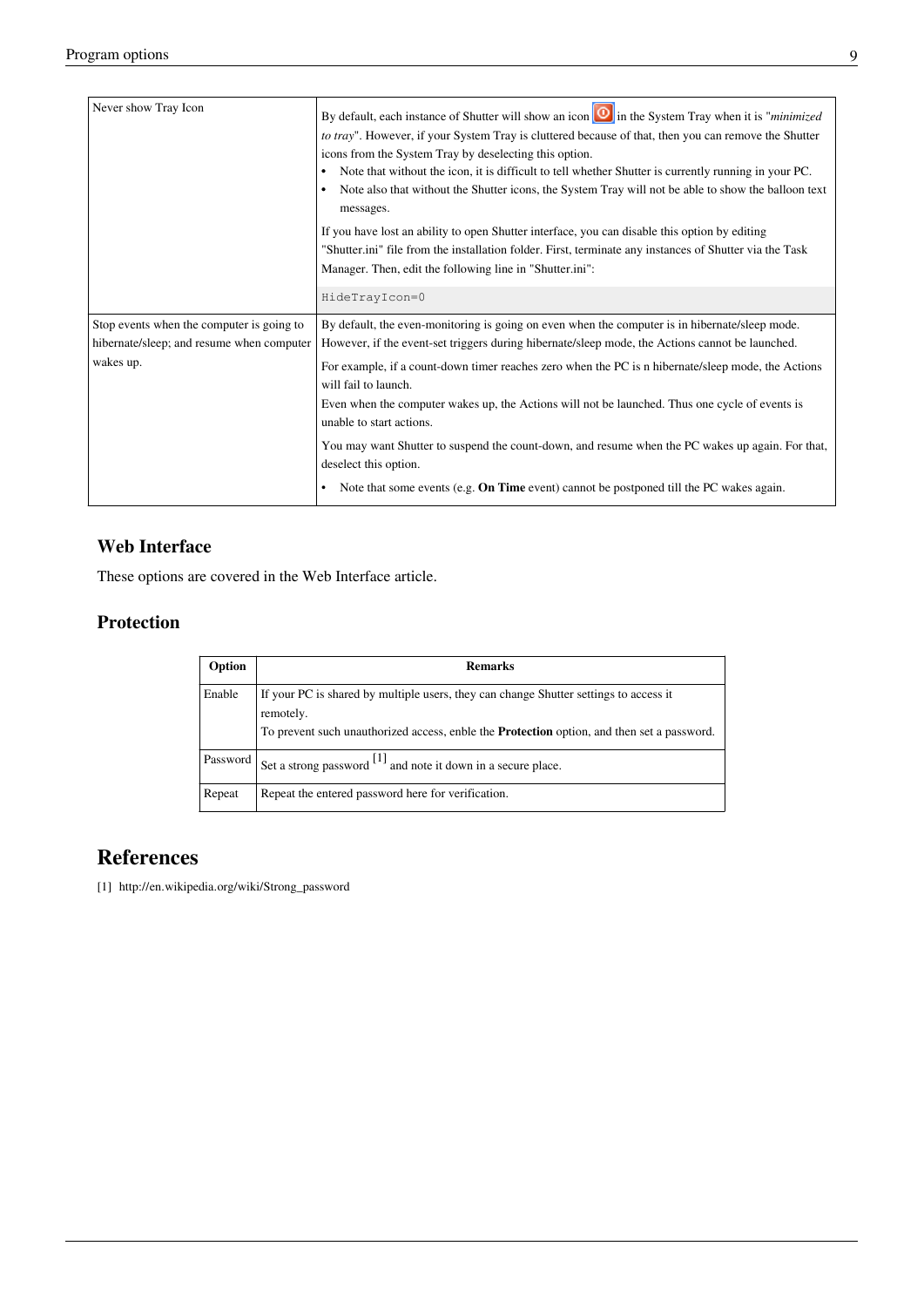### **Running remotely (Web interface)**

[Shutter](#page-2-0) exposes some of its functionality through the [Web Interface,](http://www.den4b.com/w/index.php?title=Shutter:Web_Interface) letting users control their computer remotely from another computer.

#### **Configuration**

Steps below outline how to successfully setup the Web Interface.

#### **Enable Web Interface**

Open [Options](http://www.den4b.com/w/index.php?title=Shutter:Options) via th[e](http://www.den4b.com/w/index.php?title=File:ShutterOptionsButton.png)  $\Box$   $\Box$   $\Box$   $\Box$   $\Box$  button or from the main menu and navigate to the tab called "Web Interface". All of the settings will be disabled (grayed out) by default. Put a tick mark on the "Enable" check box to enable the Web Interface and its configuration.

#### **Configure Web Interface**

**Listen IP** and **Listen Port** parameters define IP address and Port number through which Web Interface will be accessible. Port number can be any numeric value in range 0 to 65535, but it is recommended to use values above 1024 as many of the the ports below this value are reserved by the system and standard applications. Choice of the IP address depends on the desired accessibility of the Web Interface.

| <b>Options</b>                                                            |                                          |                                                                                                                            |            |  |
|---------------------------------------------------------------------------|------------------------------------------|----------------------------------------------------------------------------------------------------------------------------|------------|--|
| General                                                                   | Advanced                                 | Web Interface                                                                                                              | Protection |  |
| $\triangledown$ Enable<br>Listen IP:<br>0.0.0.0<br>Username:<br>Password: | $\checkmark$<br>user<br><b>xxxxxxxxx</b> | Listen Port:<br>8080                                                                                                       | ×          |  |
| Warning:                                                                  |                                          | Allow command line execution?<br>Username and Password must NOT be empty,<br>since it may expose your computer to threats! |            |  |
|                                                                           | Save                                     | Cancel                                                                                                                     |            |  |

| IP address | <b>Desired accessibility</b>                                             |
|------------|--------------------------------------------------------------------------|
| 0.0.0.0    | Allow access from all available network interfaces (default).            |
| 127.0.0.1  | Allow access only from the local machine.                                |
| X.X.X.X    | Any other configuration will allow access from the specified IP address. |

To check whether specified **IP** and **Port** parameters are acceptable press "check port" button.

- Listen IP: Listen Port:  $127.0.0.1$  $\checkmark$ 8080 •
- For example, if you set IP address to 127.0.0.1 and port 8080, you will access the web interface in your browser via URL: <http://127.0.0.1:8080/>

**Username** and **Password** can be anything (however, always use a strong password <sup>[\[1\]](http://en.wikipedia.org/wiki/Strong_password)</sup>). These will be required to access the Web Interface from a remote PC.

• Short or easy to guess Password can introduce a security risk so be careful while selecting your password!

**Allow command line execution** will allow users to execute arbitrary commands on the host machine.

• Command line execution should be used with caution!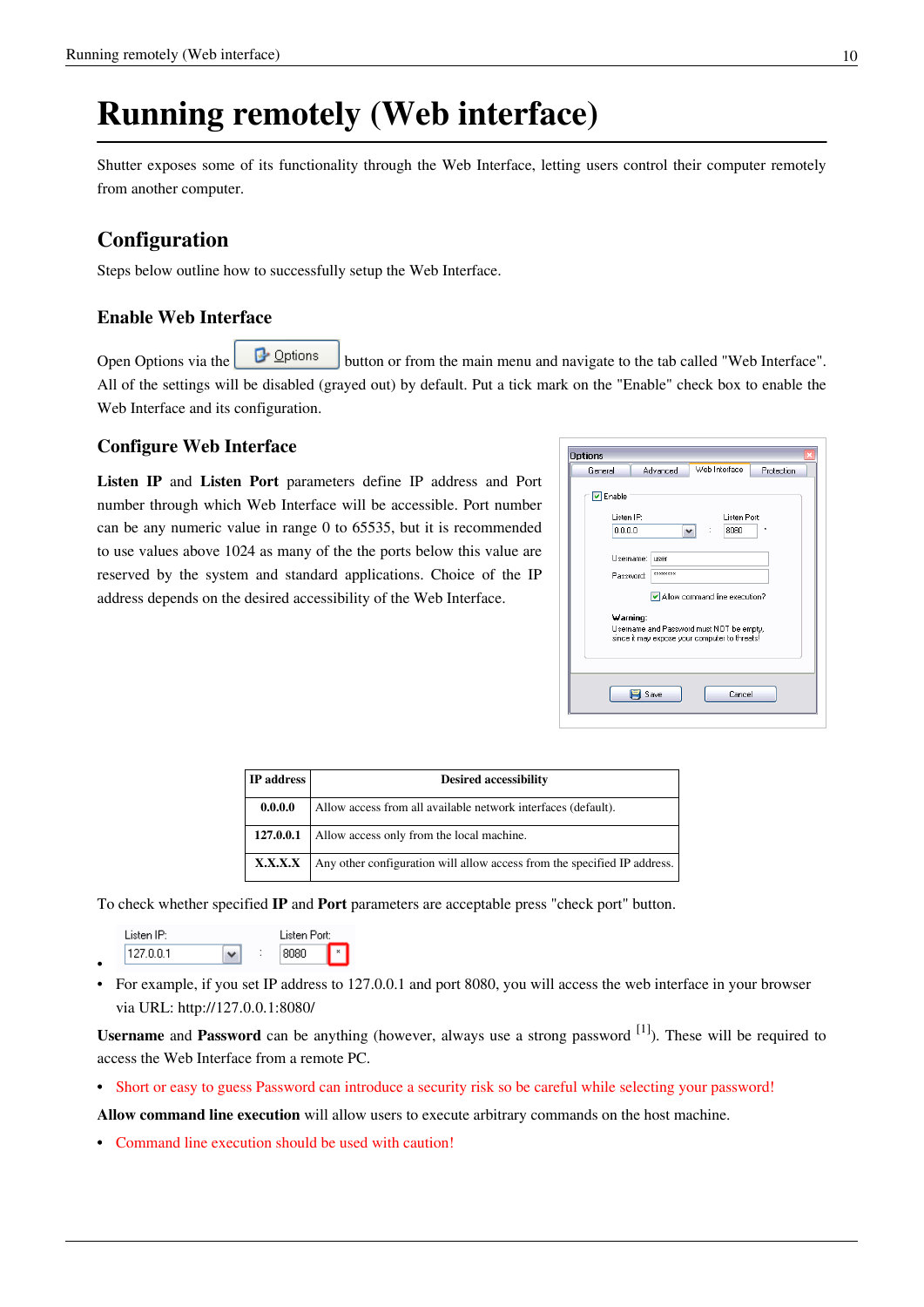#### **Configure Firewall**

Before you can successfully use Shutter's Web Interface you need to make sure that that remote machine can access your host machine. Usually host machine will protected by Firewall <sup>[1]</sup> software, hence, blocking the remote access. You need to identify the the Firewall software which is running on your host machine and enable access to the specified Web Interface IP:Port address. To start with, Windows (XP or later version only) has its own Windows Firewall  $^{[2]}$  $^{[2]}$  $^{[2]}$ ; but when you install an antivirus software, it takes over with its own firewall.

#### **External Access**

Shutter's web interface can be accessed from any machine on the same network. If your want to access it from any machine on the Internet you must configure your router/modem appropriately. You need to set up a port forwarding rule on your router/modem so that external traffic from the Internet will be redirected to the machine with Shutter's Web Interface in your local network, e.g. home, office.

For example, if your machine's IP address is 192.168.1.10 and you have configure Shutter to run on port 8080 then you need to configure port forwarding rule to redirect all traffic on port 8080 to IP address 192.168.1.10. Then you would access Shutter's web interface using your public/external IP address. To find out your external IP address type in your favorite web search engine "What is my IP address  $[3]$ ".

Here is a generic article on how set up a port forwarding rule on a router: <http://www.wikihow.com/Set-Up-Port-Forwarding-on-a-Router>

#### **Pitfalls**

If you are planning to run multiple instances of Shutter and use Web Interface at the same time you should be aware that every instance of Shutter will try to start up its own Web Interface service. This will result in the first instance successfully activating the Web Interface service while other (later) instances failing with error message "*Could not bind socket. Address and port are already in use*".

To continue using multiple instances of Shutter you need to create a dedicated copy of Shutter for running the Web Interface service and use a separate copy for running multiple instances without the Web Interface.

#### **References**

- [1] [http://en.wikipedia.org/wiki/Firewall\\_\(computing\)](http://en.wikipedia.org/wiki/Firewall_(computing))
- [2] [http://en.wikipedia.org/wiki/Windows\\_Firewall](http://en.wikipedia.org/wiki/Windows_Firewall)
- [3] <http://www.google.com/search?q=What+is+my+IP+address>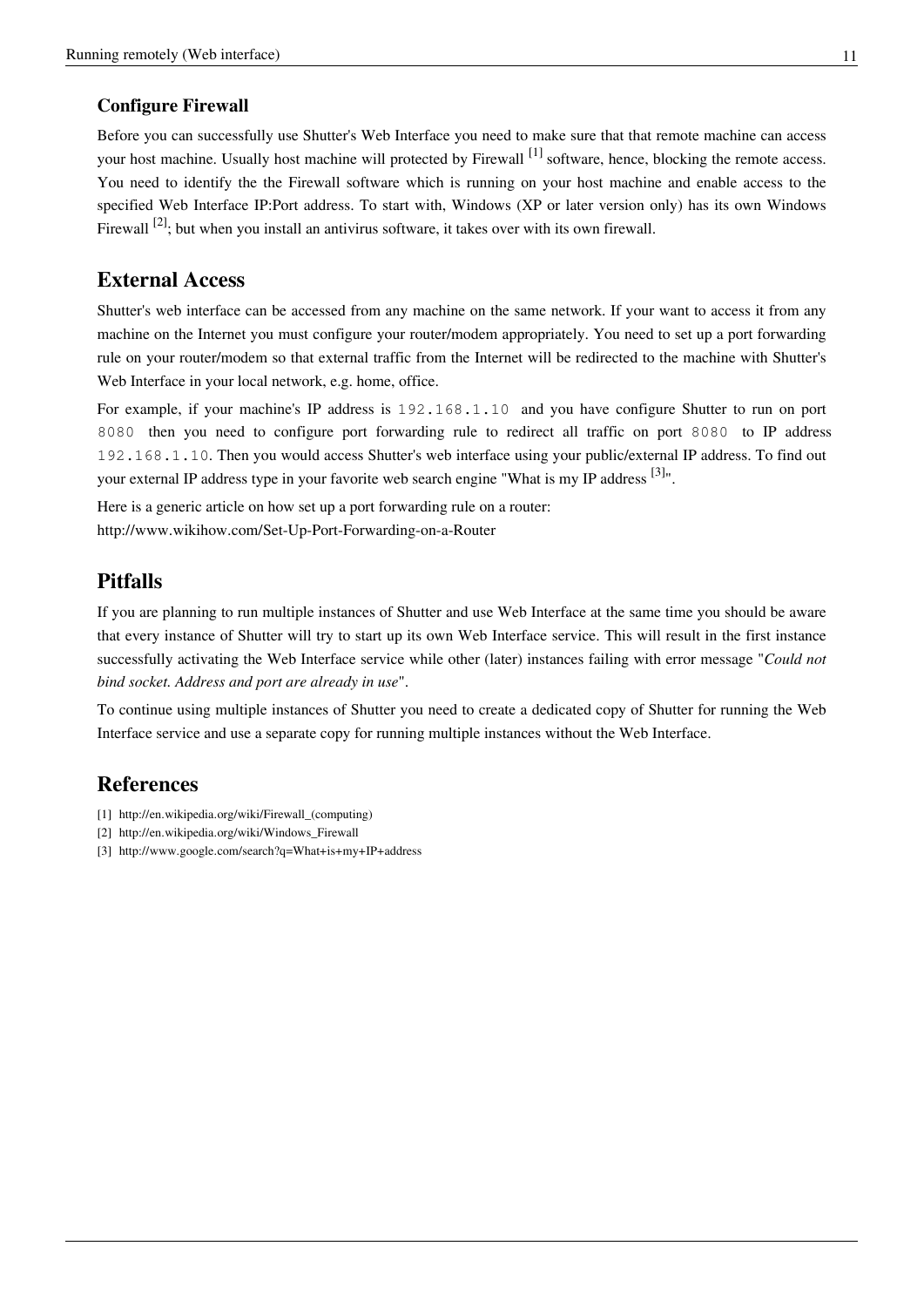### **Command line mode**

[Shutter](#page-2-0) supports several command line parameters. Different parameter types cannot be combined together.

| Parameter                    | <b>Description</b>                                                                                                                                                                                                                                                                                                                                         |
|------------------------------|------------------------------------------------------------------------------------------------------------------------------------------------------------------------------------------------------------------------------------------------------------------------------------------------------------------------------------------------------------|
| /preset<br><preset></preset> | Load preset specified by a preset name or a full path.<br>You can use " <i>Create Links to Presets</i> " option from the main menu to create shortcut files to all available presets.                                                                                                                                                                      |
| /action<br><action></action> | Execute a specified action by action ID. Please note that not all actions support direct/untended execution, in which case you<br>should create a dedicated preset with the required action(s) and run the present instead.<br>You can use " <i>Create Links to Actions</i> " option from the main menu to create shortcut files to all supported actions. |
| /uninstall                   | Remove all manually turned on associations with the program, e.g. presets association. For advanced users only!                                                                                                                                                                                                                                            |

### **Run as service**

There is no native or easy way to make [Shutter](#page-2-0) run as a service. This is because service applications are different from normal user applications (from programming point of view) and would have to be written differently. But, this doesn't mean that there cannot be any workaround. Below is a list of methods which worked for some users, but note that they are not officially supported and cannot be guaranteed to work.

#### **Windows tools**

Windows Resource Kit provides two utilities that allow you to create a user-defined service for Windows applications. **Instrsrv.exe** installs and removes system services from Windows NT and **Srvany.exe** allows any Windows NT application to run as a service.

- How To Create a User-Defined Service<sup>[\[1\]](http://support.microsoft.com/kb/137890)</sup>
- Windows Server 2003 Resource Kit Tools<sup>[\[2\]](http://www.microsoft.com/downloads/details.aspx?familyid=9d467a69-57ff-4ae7-96ee-b18c4790cffd&displaylang=en)</sup>

#### **Third party tools**

There are 3rd party tools exist that can run any application as a service, which will be more intuitive but unfortunately not free, for example: **Any2Service**, **FireDaemon** .

Any2Service can be downloaded from here:

- <http://www.snapfiles.com/get/any2service.html>
- <http://www.softpedia.com/get/System/System-Miscellaneous/Any2Service.shtml>

FireDaemon can be downloaded from here:

• <http://www.firedaemon.com/>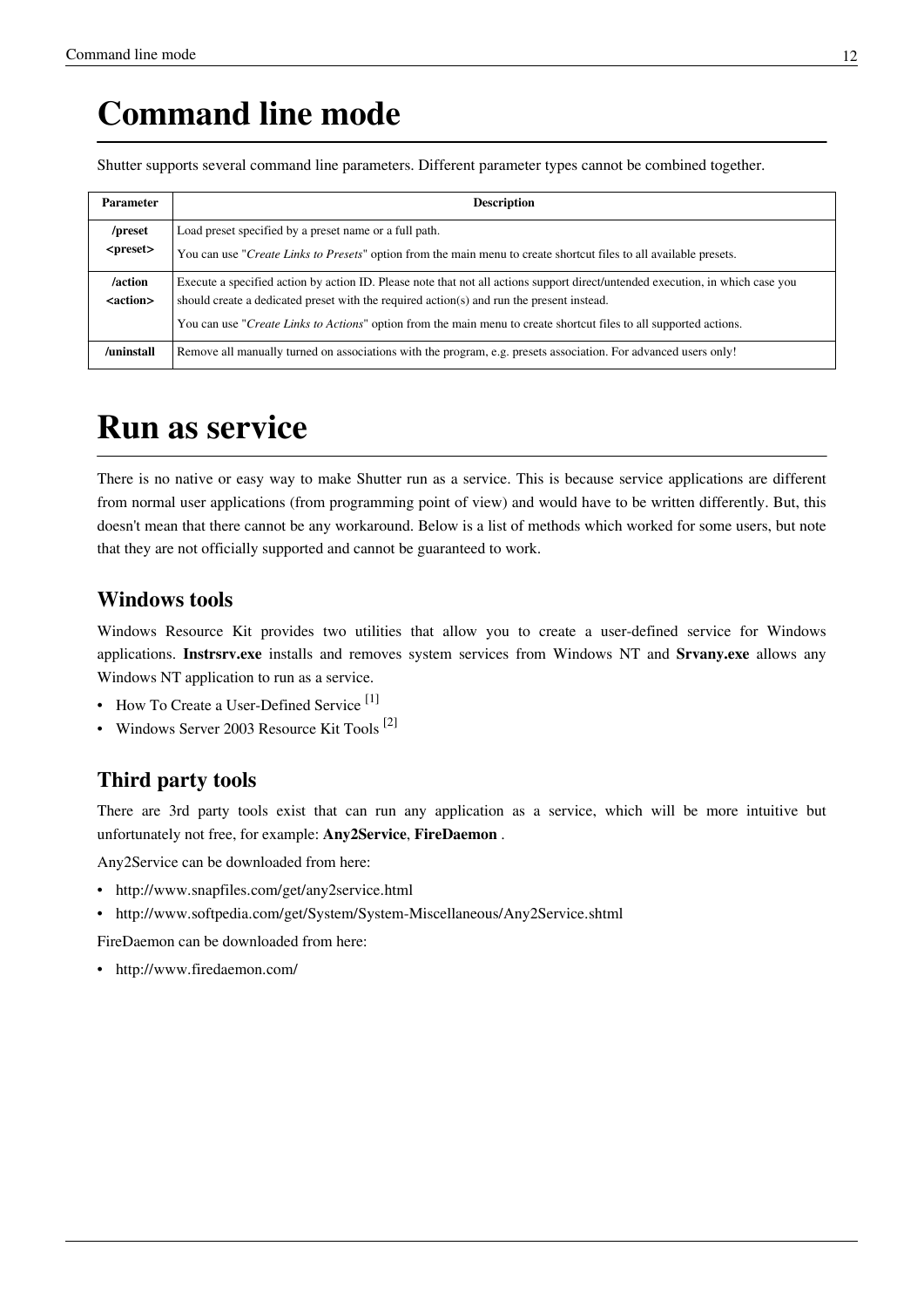#### **User notes**

You must NOT allow the service to interact with the desktop. If you do allow interaction, [Shutter](#page-2-0) will close after a user logs off, leaving the system running.

#### **References**

- [1] <http://support.microsoft.com/kb/137890>
- [2] <http://www.microsoft.com/downloads/details.aspx?familyid=9d467a69-57ff-4ae7-96ee-b18c4790cffd&displaylang=en>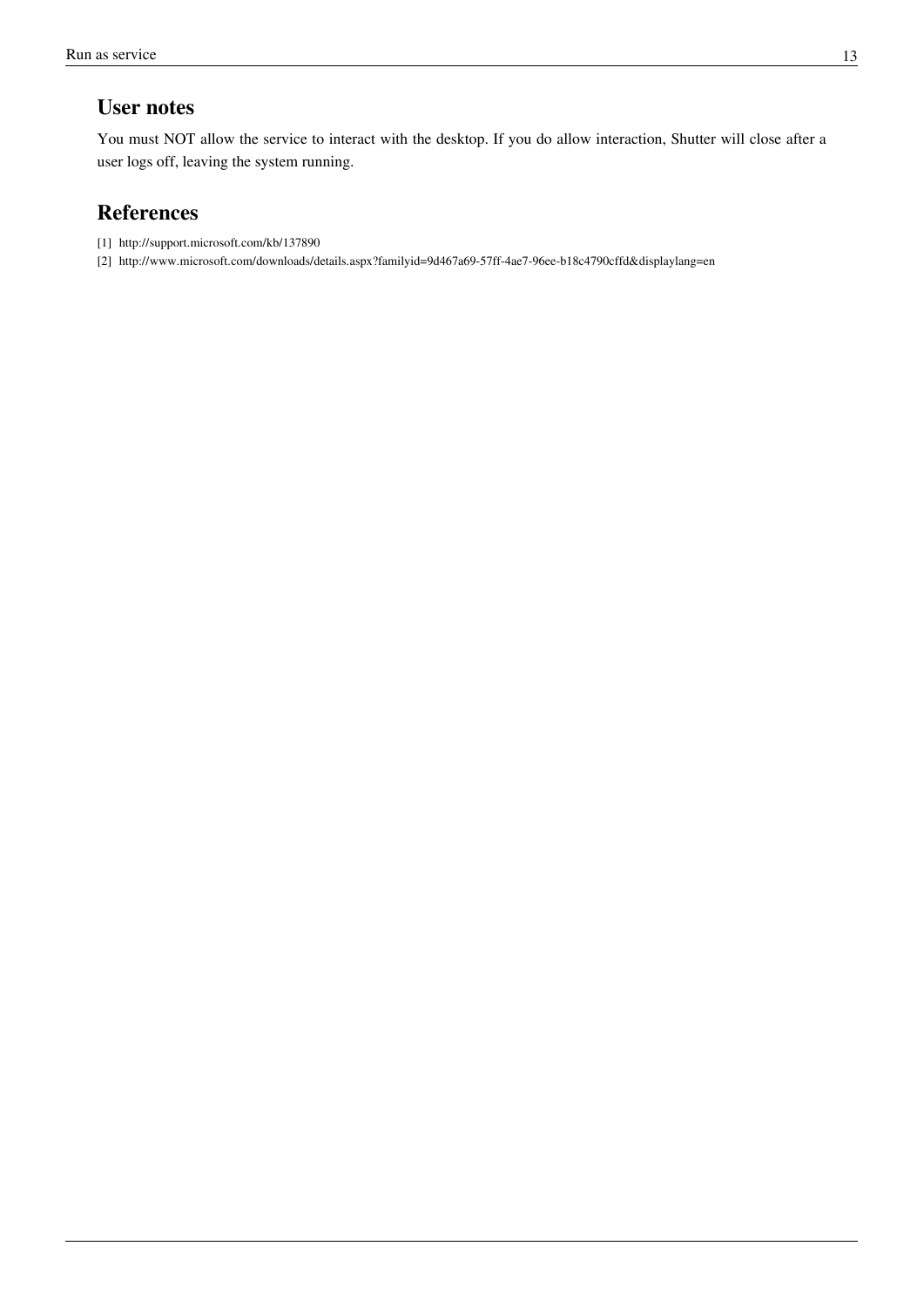### **Article Sources and Contributors**

**Shutter** *Source*: http://www.den4b.com/w/index.php?oldid=2519 *Contributors*: Den4b, Narayan **Quick Guide** *Source*: http://www.den4b.com/w/index.php?oldid=1894 *Contributors*: Den4b, Narayan **Step-by-step** *Source*: http://www.den4b.com/w/index.php?oldid=1895 *Contributors*: Den4b, Narayan **Events** *Source*: http://www.den4b.com/w/index.php?oldid=1896 *Contributors*: Den4b, Narayan **Actions** *Source*: http://www.den4b.com/w/index.php?oldid=1898 *Contributors*: Den4b, Narayan **Interrelationship between Events** *Source*: http://www.den4b.com/w/index.php?oldid=1897 *Contributors*: Den4b, Narayan **Program options** *Source*: http://www.den4b.com/w/index.php?oldid=2521 *Contributors*: Den4b, Narayan **Running remotely (Web interface)** *Source*: http://www.den4b.com/w/index.php?oldid=2507 *Contributors*: Den4b, Narayan **Command line mode** *Source*: http://www.den4b.com/w/index.php?oldid=2533 *Contributors*: Den4b **Run as service** *Source*: http://www.den4b.com/w/index.php?oldid=1900 *Contributors*: Den4b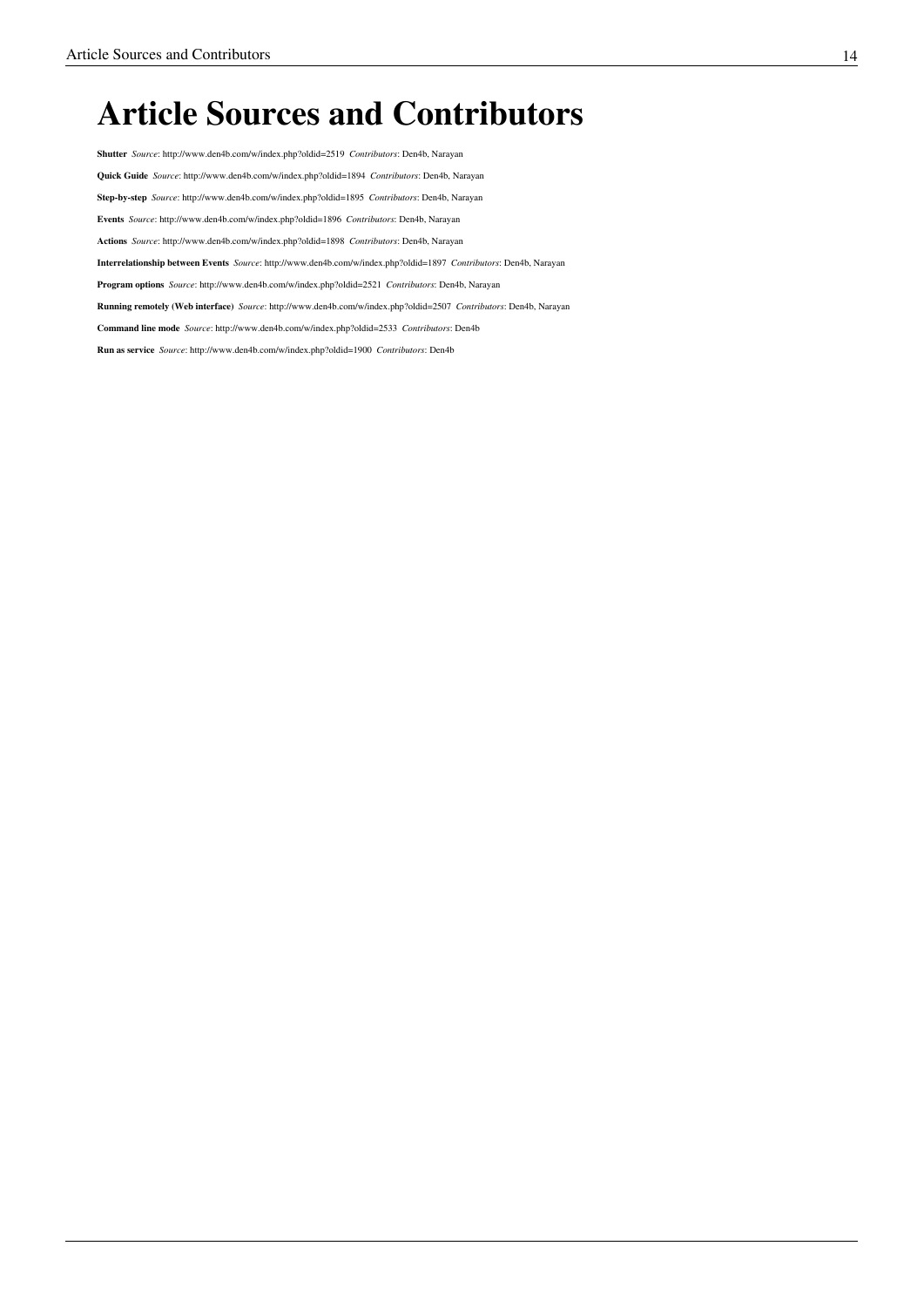# **Image Sources, Licenses and Contributors**

**Image:Shutter.png** *Source*: http://www.den4b.com/w/index.php?title=File:Shutter.png *License*: unknown *Contributors*: Den4b

**Image:ShutterExample.png** *Source*: http://www.den4b.com/w/index.php?title=File:ShutterExample.png *License*: unknown *Contributors*: Narayan

**Image:ShutterStartButton.png** *Source*: http://www.den4b.com/w/index.php?title=File:ShutterStartButton.png *License*: unknown *Contributors*: Den4b, Narayan

**Image:ShutterStopButton.png** *Source*: http://www.den4b.com/w/index.php?title=File:ShutterStopButton.png *License*: unknown *Contributors*: Den4b, Narayan

**Image:ShutterNowButton.png** *Source*: http://www.den4b.com/w/index.php?title=File:ShutterNowButton.png *License*: unknown *Contributors*: Narayan

**Image:ShutterOptionsButton.png** *Source*: http://www.den4b.com/w/index.php?title=File:ShutterOptionsButton.png *License*: unknown *Contributors*: Narayan

**Image:CloseWindowButton.png** *Source*: http://www.den4b.com/w/index.php?title=File:CloseWindowButton.png *License*: unknown *Contributors*: Narayan

**Image:ShutterIcon.png** *Source*: http://www.den4b.com/w/index.php?title=File:ShutterIcon.png *License*: unknown *Contributors*: Narayan

**Image:Shutter Options Web Interface.png** *Source*: http://www.den4b.com/w/index.php?title=File:Shutter\_Options\_Web\_Interface.png *License*: unknown *Contributors*: Den4b

**Image:Shutter Web Interface Check Port.png** *Source*: http://www.den4b.com/w/index.php?title=File:Shutter\_Web\_Interface\_Check\_Port.png *License*: unknown *Contributors*: Den4b